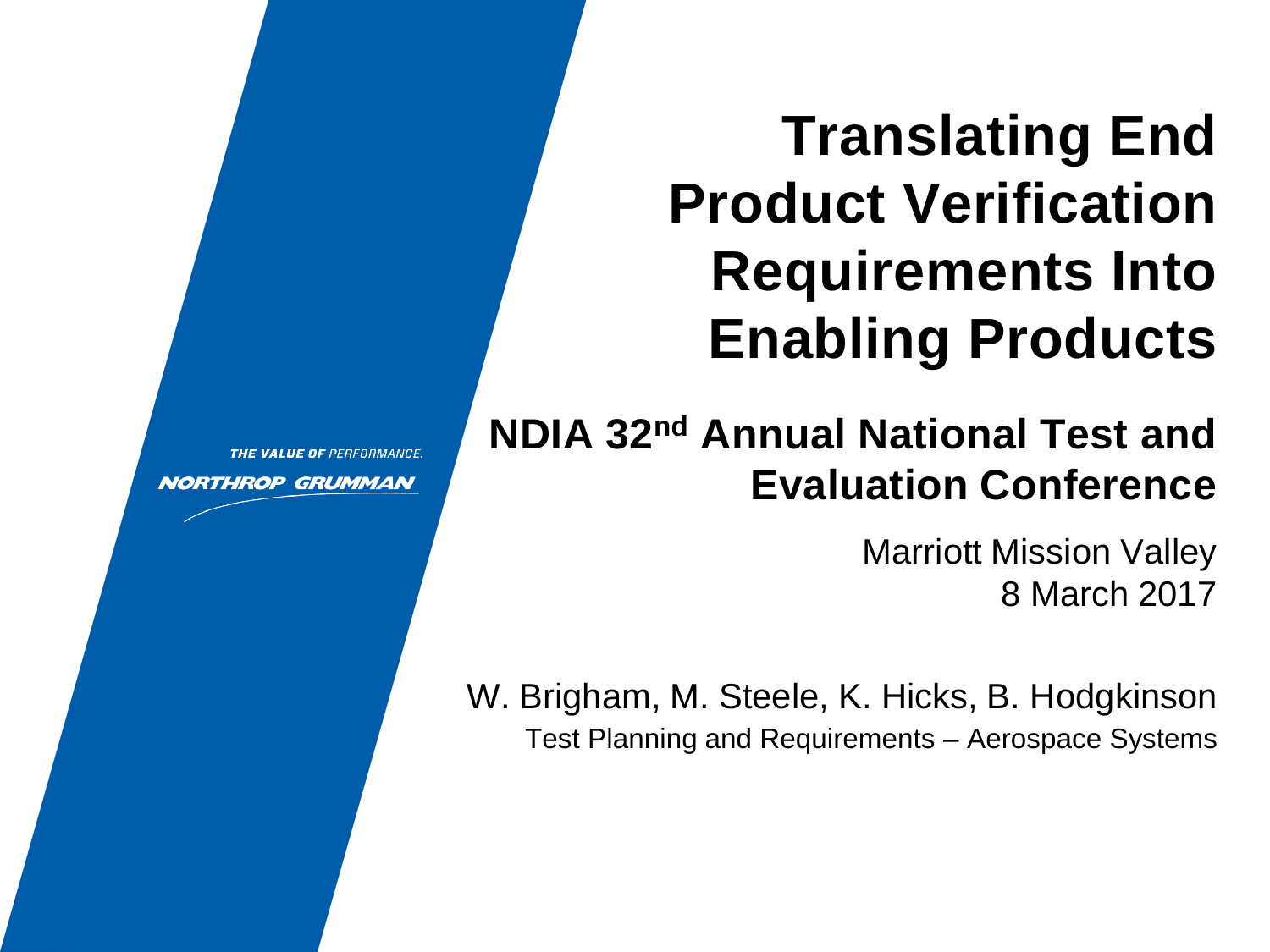Enabling products don't always enable T&E to meet the pace of need

- Enabling product: "defined as those products required to enable the End Product to be developed, realized, tested, deployed, utilized, supported and retired."<sup>1</sup>
	- e.g., test beds, labs, virtual iron bird
- What often happens?
	- Enabling product shortfalls  $\rightarrow$  it's good enough for some things, but I'm not as confident as I could be
- The Result?
	- Test program inadequate to fully evaluate end product prior to Initial Operating Capability (IOC)  $\rightarrow$  delays from problems in IOC
	- Not enough data for concrete verification
- How do we get to good enabling products?

#### Enabling products *should* help T&E meet the pace of need





RTHROP GRUMMA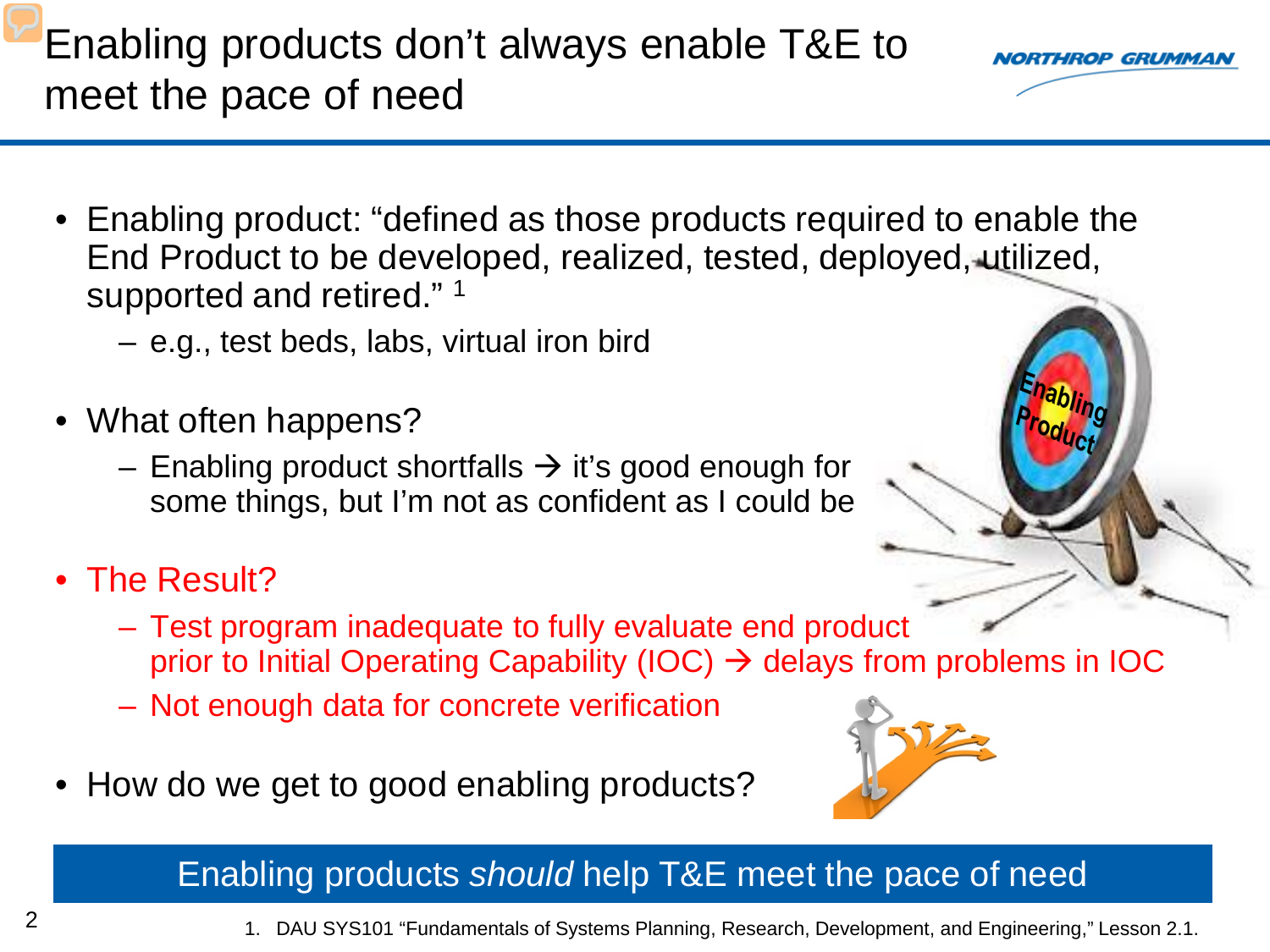### A proposed roadmap



**NORTHROP GRUMMAN** 

The map of connections between enabling and end products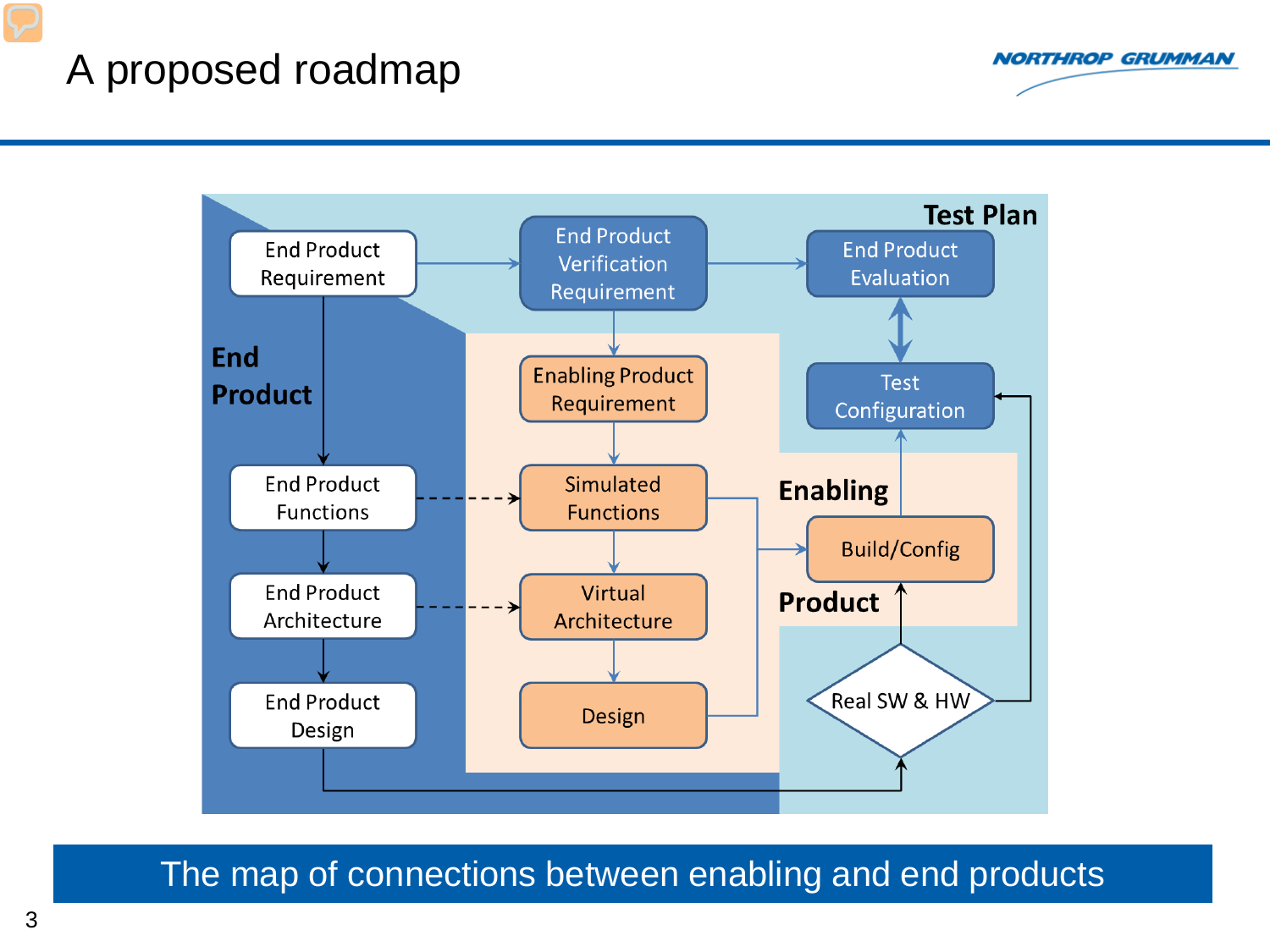### It all starts here: The Verification Requirement





Each VR informs T&E what data is needed for product verification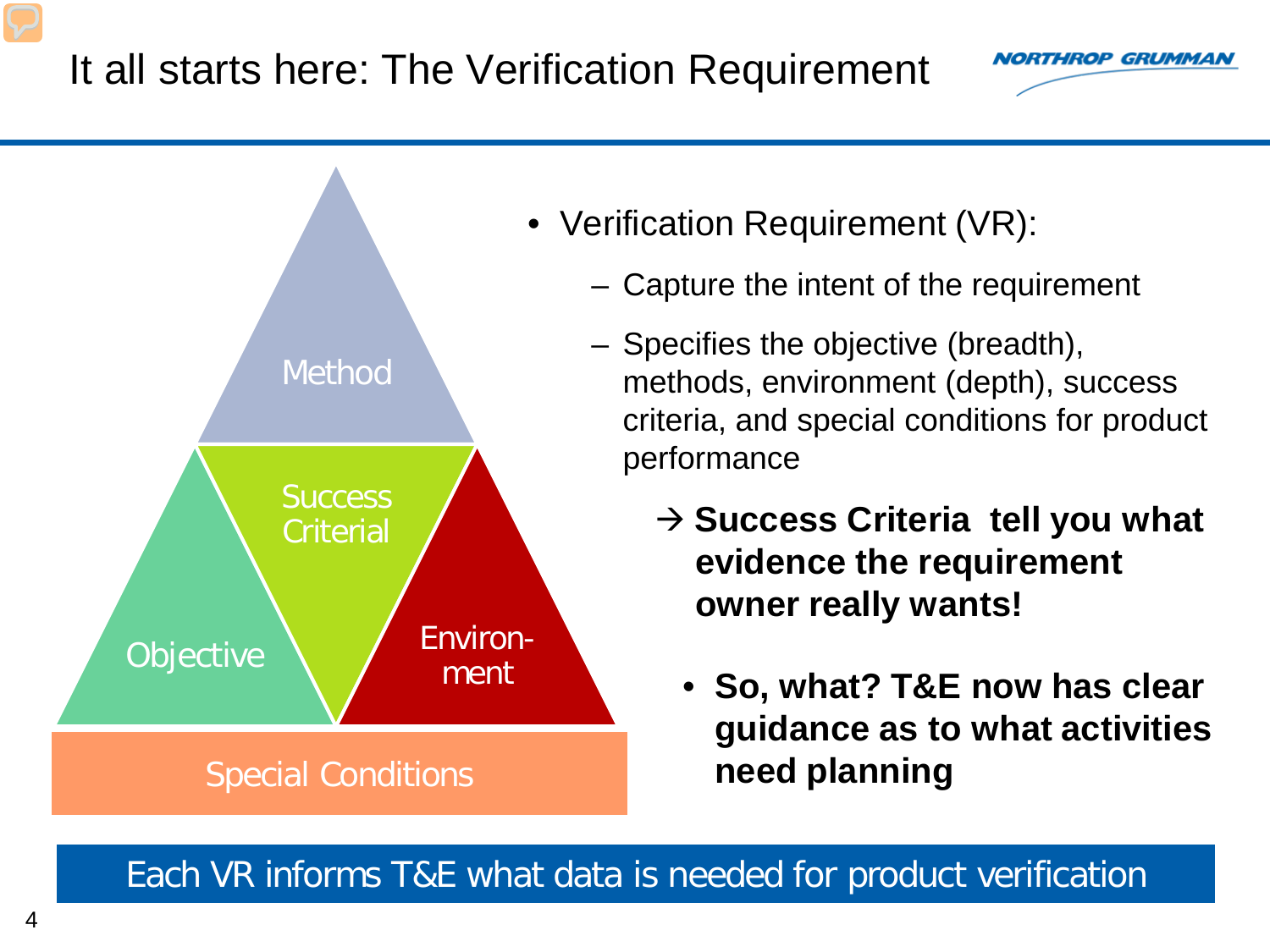

- Verification requirements (VR) specify the verification events needed to prove the satisfaction of the product requirements and help to define the verification process and environment<sup>1</sup>
- VRs:
	- Capture the intent of the requirement
	- Specify the objective (breadth), methods, environment (depth), success criteria, and special conditions for product performance
	- $\rightarrow$  They tell you what the requirement **owner really wants!**
- So, what? VRs specify what enabling products must do in order to execute the VRs and prove the product

### If you're not writing and using product VR's, you should!!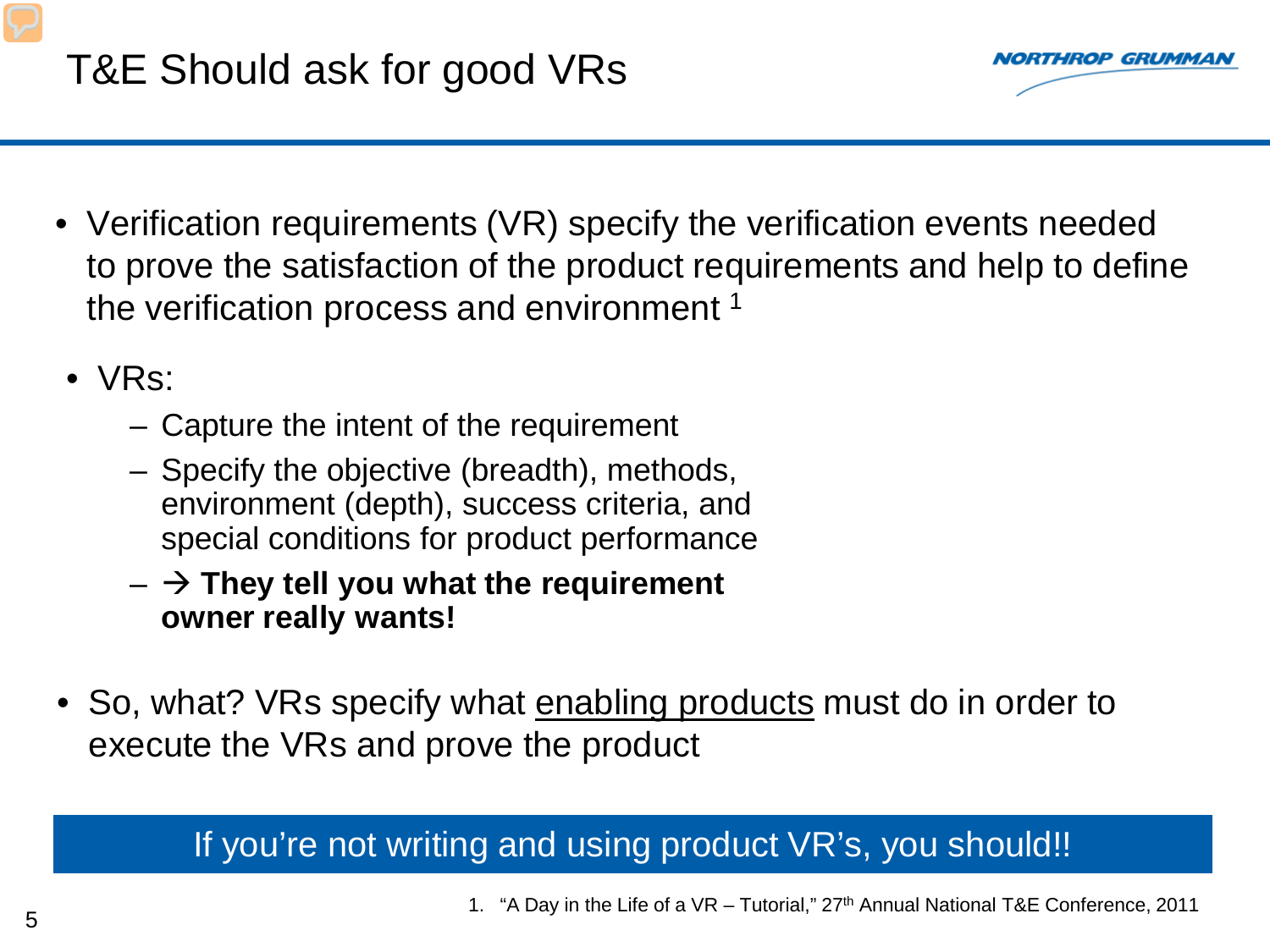# End Product VR Yields Enabling Product Requirements



**The lab** shall provide sensor simulation capability according to TBD system sensor design doc.

**The lab** shall be capable of comparing sensor output and data fusion input data.

Verify **by end product testing in the lab** that all sensor data is routed to the data fusion processor. Use a real payload processor and simulated sensors based on DRM #1. The test is successful when 100% of the data from each sensor is received unmodified at the

**The lab** shall provide target simulation capability (to provide sensor data) consistent with DRM #1.

- Five lab **enabling requirements derived**  from a single product VR
	- Physical lab to host at least portions of final product
	- Robust simulator(s)
	- Data analysis tools
	- Network analyzers

**The lab** shall measure data from each sensor at the input to the data fusion sensor.

data fusion processor.

**The lab** shall measure sensor detection data at the output of each sensor.

• And these result in **functions** and an **architecture** plan for the lab

*DRM – Defense Reference Mission*

#### End product VR's yield enabling product requirements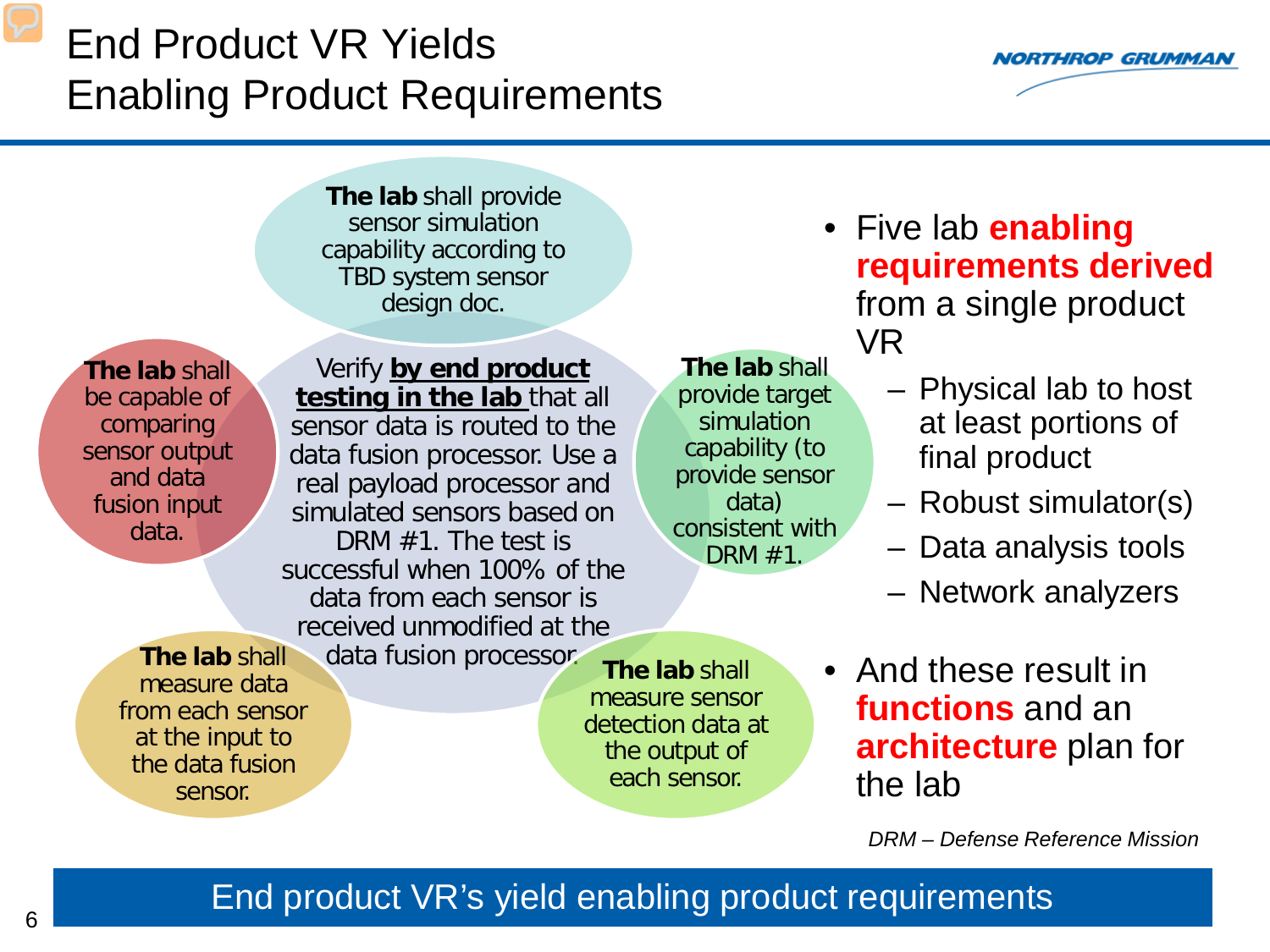### You want me to do what?!





### Enabling Product **Functions**:

- What can be simulated?
	- What must be real?
- What must a simulator do?

e.g., data flow across a bus, comms,

landing gear raising/lowering, stress,

structural loads, etc.?

- Interfaces and data exchanges?
	- Test like you fly?

 $f(x)$ 

#### Enabling product functions allow for robust T&E of end product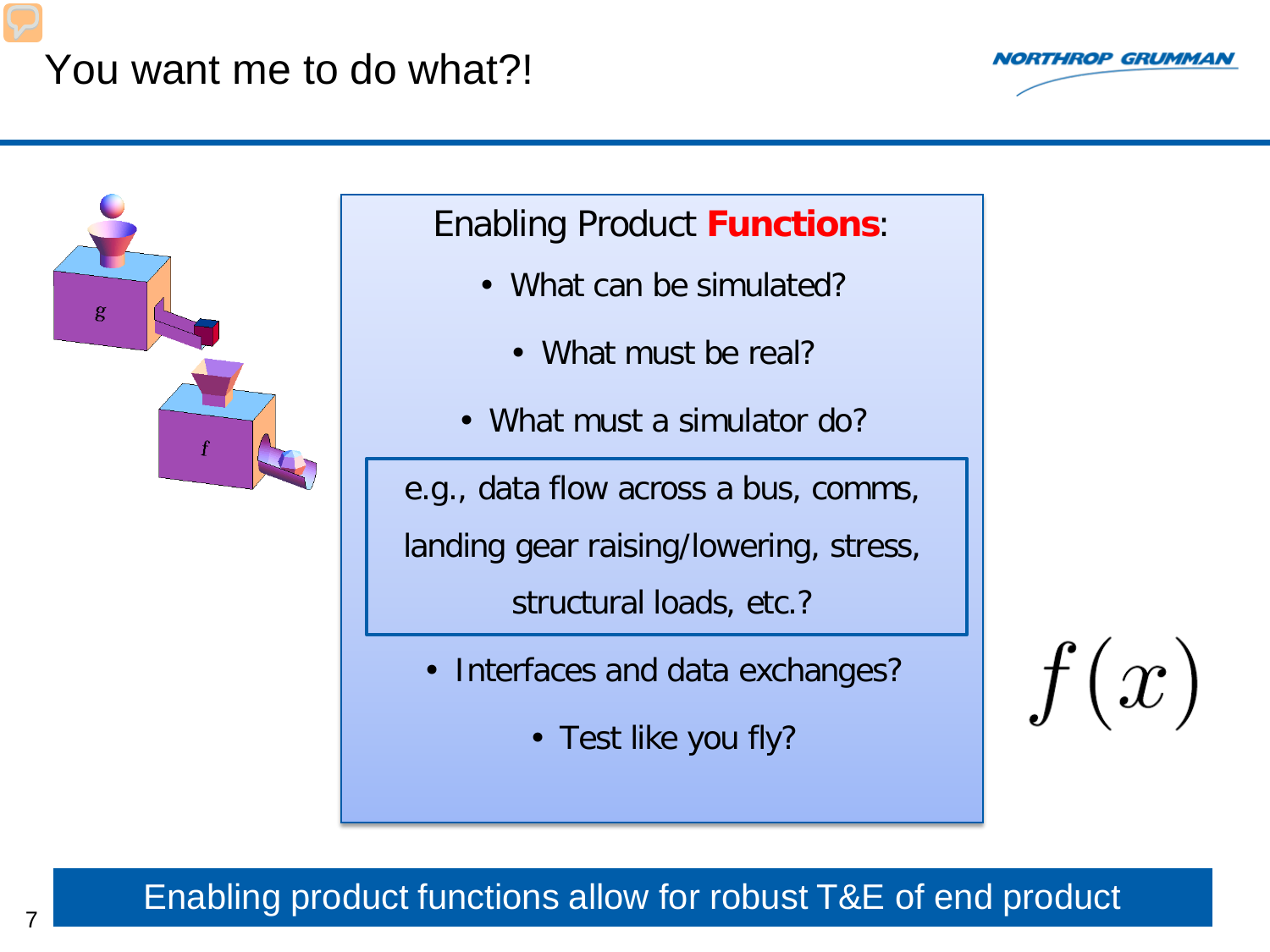

- Virtual Architecture: the build up of an enabling product environment that reflects maturity of end product being evaluated
	- − Early workstations to evaluate software
	- − Add test stations for hardware (HW)/software (SW) integration
	- − Continue to build up your enabling product until you've got a full HW/SW capability, like an system integration lab, iron bird, mockup, prototype, etc.



• The virtual architecture represents what's there and what's not

#### The virtual architecture results in an enabling product build configuration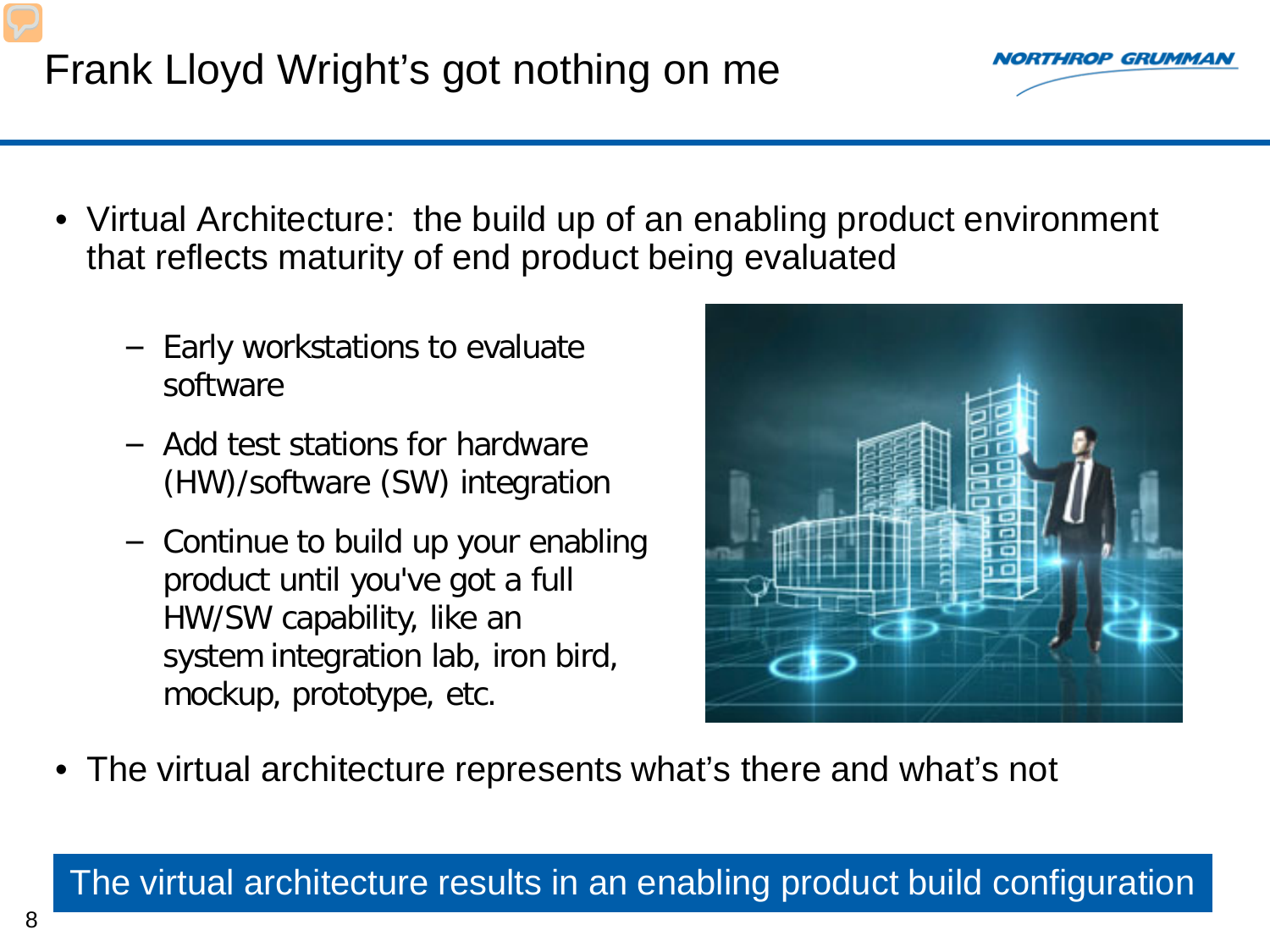• The **Build Configuration** of the enabling product needs to be verified and validated

- $\rightarrow$  The enabling product must be treated like a product!
	- The same level of rigor must be used to define and design
	- Shall statements, VR's, design reviews, verification, AND validation!

9





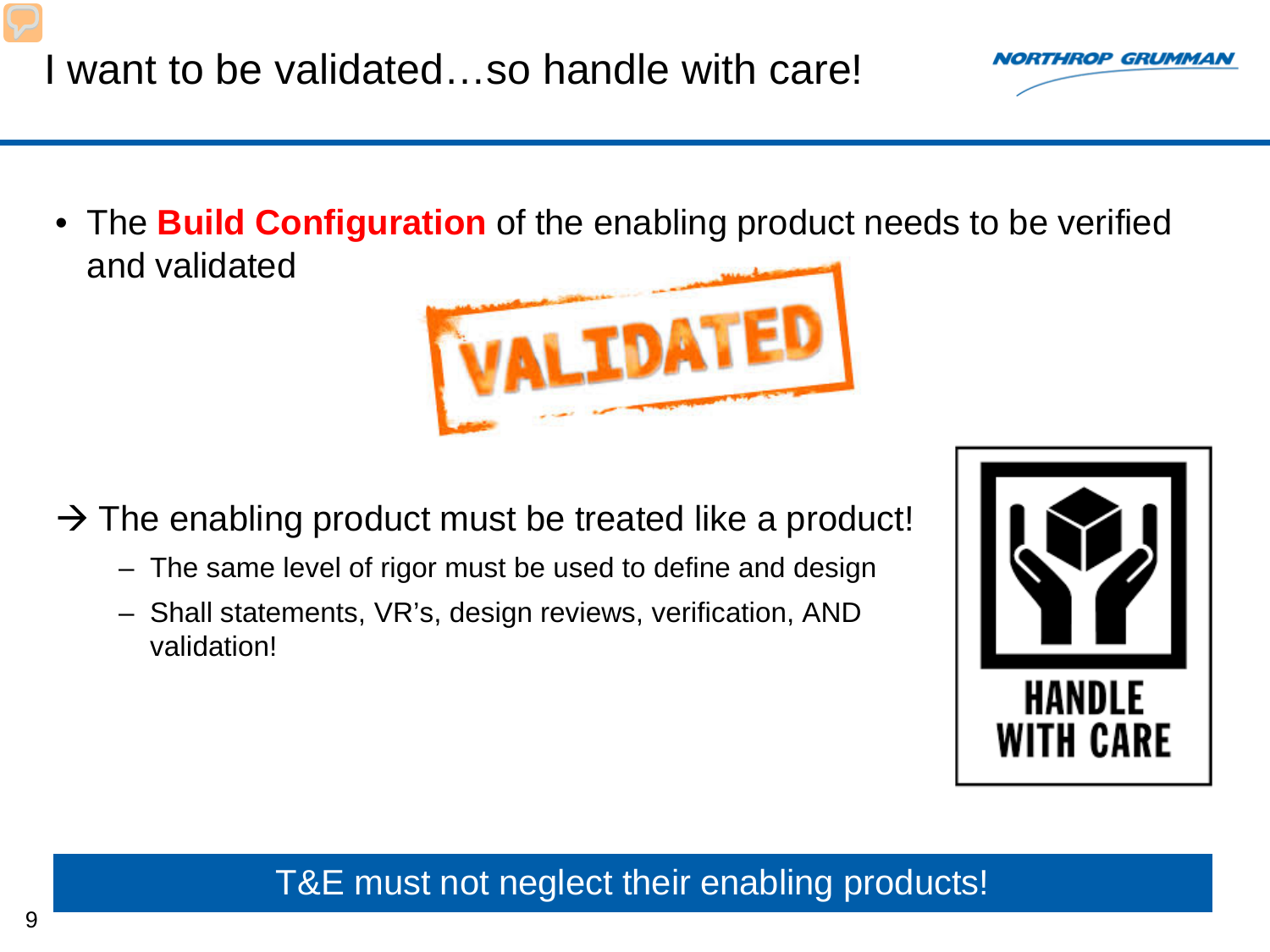

## T&E Becomes All Things…

- In order to verify and validate the enabling product, Test must become all things (with help from these disciplines, of course!):
- Responsible Engineer: enabling product requirements and verification constructs
- System Engineer: overall enabling product life cycle, interfaces, V&V plans
- Test: evaluation of the enabling product



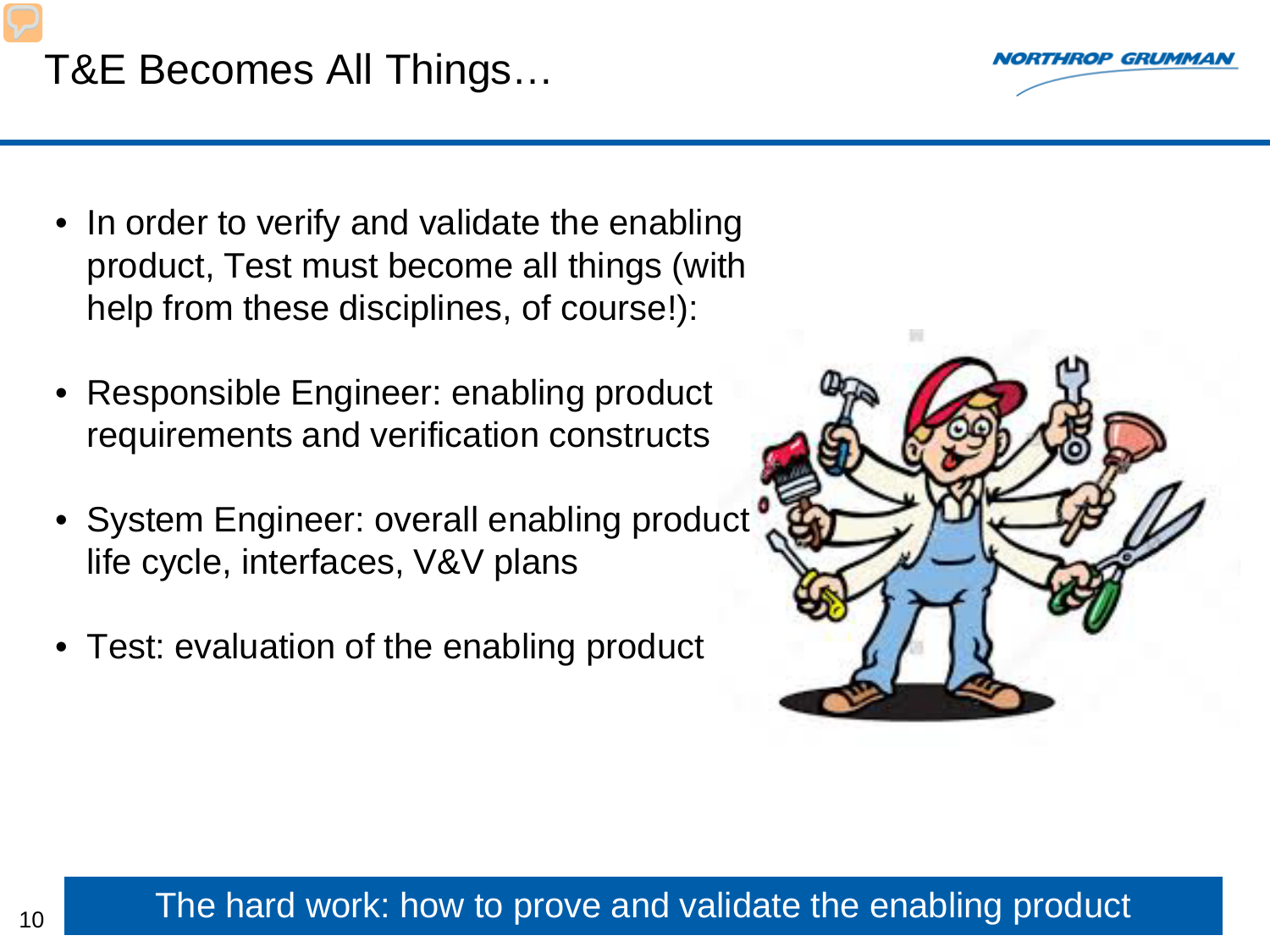…But What Is The System Under Test (SUT)?



- The enabling product is the system under test during V&V of the enabling product
- Until the enabling product is through V&V, be extremely careful about using the end product to evaluate the enabling product
- How do I know when the enabling product is verified and validated? Ans. When it meets its own VRs!

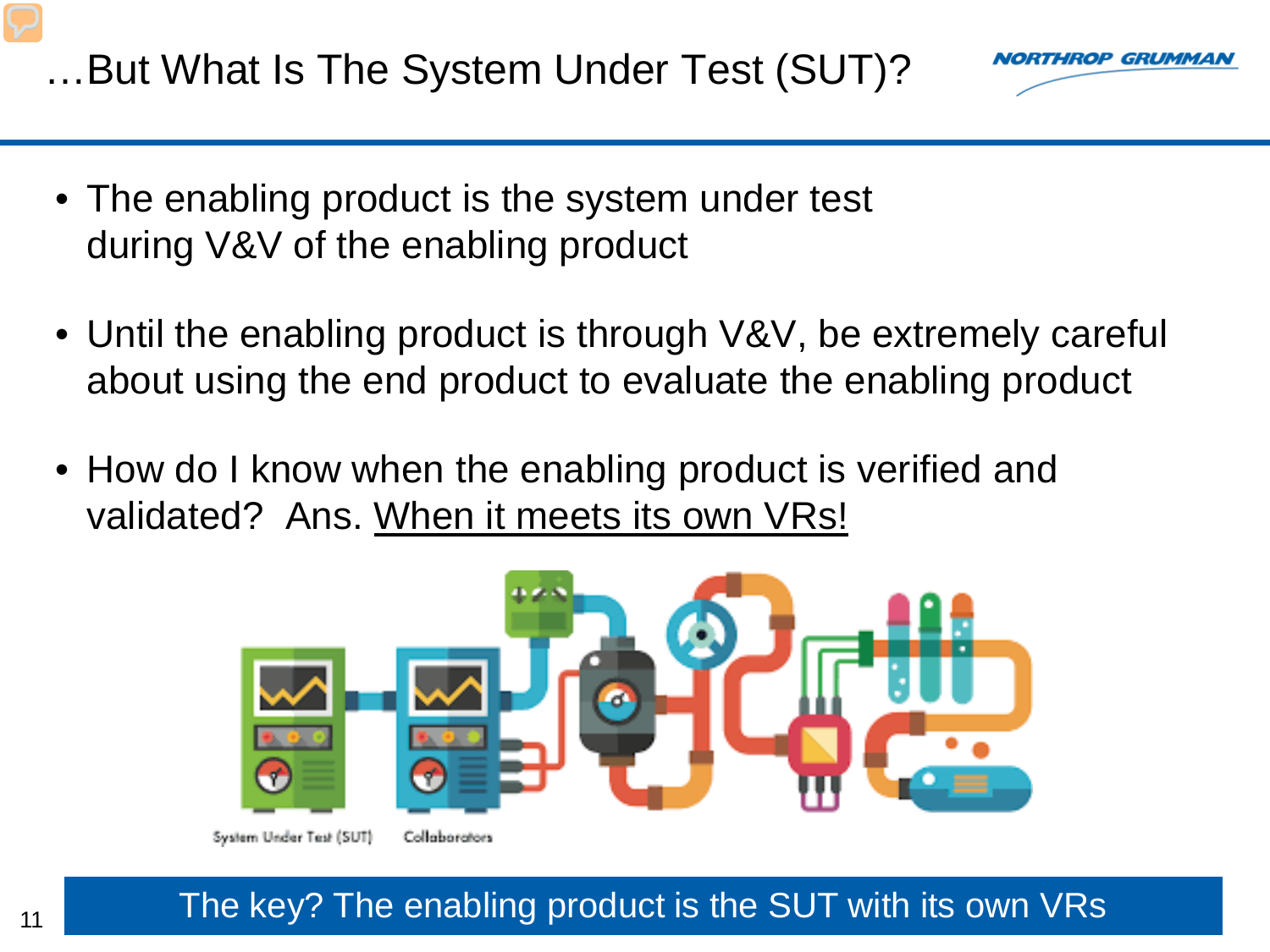

- A roadmap to develop enabling products that enable T&E to meet the pace of need has been presented
- Enabling products should enable robust end product T&E so that schedule risks are reduced and T&E meets the pace of need
- The key? Verification Requirements
	- VR's drive both end product test planning and enabling product requirements
- The same design, development, and verification rigor applied to end products should be applied to enabling products